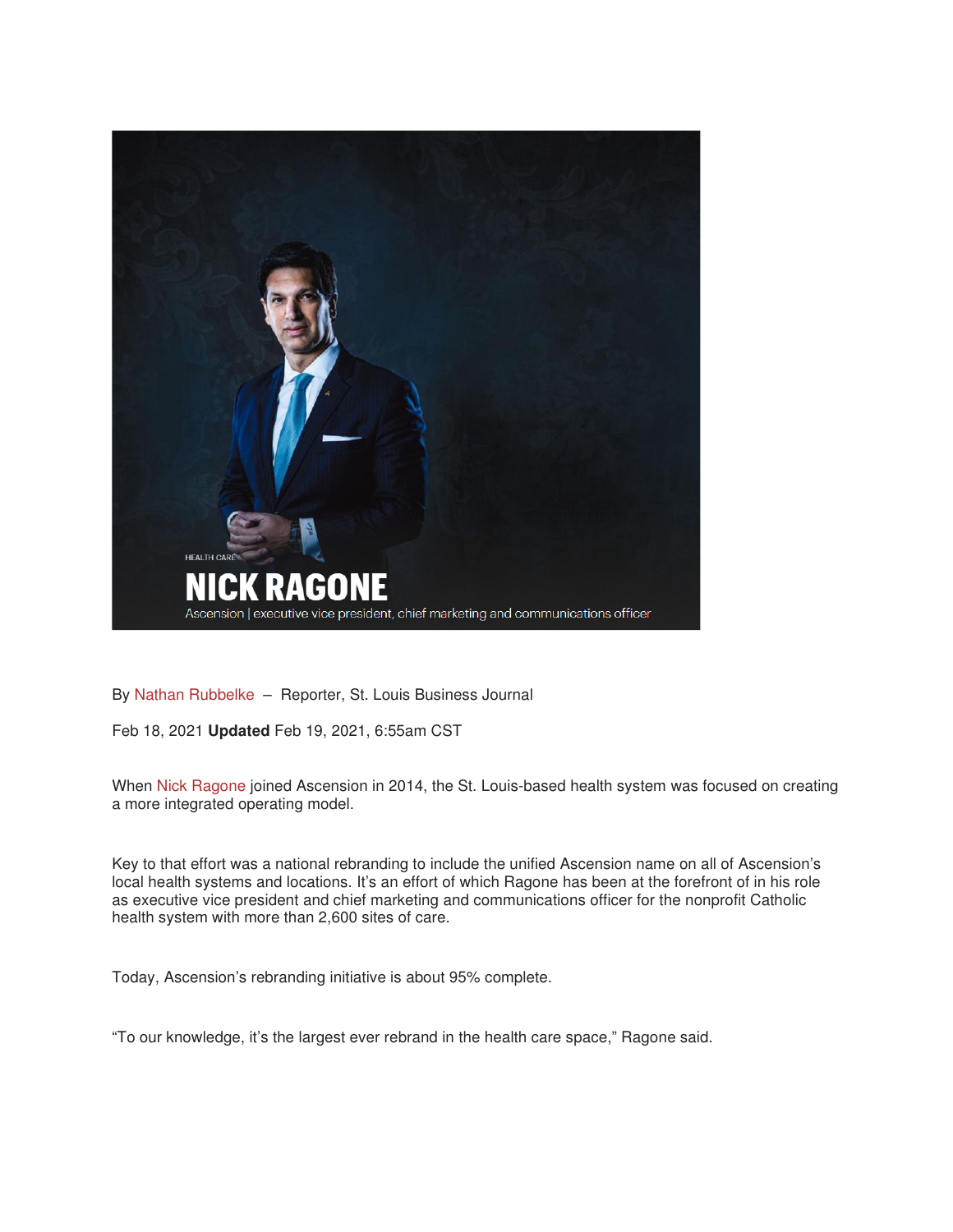Ragone has also helped spearhead the Ascension Charity Classic, a senior professional golf tournament set to hold its inaugural event later this year at Norwood Hills Country Club. Net proceeds from the event will go to local charitable organizations.

**How have you changed as a leader during the pandemic?** I think I'm an even better listener than I was. What I found is the more senior you get in an organization, you should try to listen more and talk less. I think during the pandemic, it's really been for me about listening to our associates, my team, our patients, our communities and responding to their needs. I think it's made me more of a servant leader.

**How has Ascension adapted to the pandemic and what's been your role in that pivot?** As a health care system, the pandemic has reminded us how selfless our caregivers are. My job has always been storytelling. The pandemic has forced me to find new and creative ways to continue to show gratitude for our caregivers through our advertising and commercials. And to reassure our communities that it's safe to come and get care with us. It's forced me as a marketer and a communicator to bring out the best of me and my team on how to tell those two stories.

**You're a lawyer by training. How did you get into marketing and communications?** It's funny. I went to Georgetown, I loved the law school and I practiced for a little bit. But lawyering and marketing are not that much different in that you're storytelling. One is in a court of law and one is the court of public opinion. I just found myself more interested in the court of public opinion. There's really a lot of similarity to lawyering and marketing, so for me, it was a very smooth transition.

**You've helped spearhead the Ascension Charity Classic. How did that opportunity present itself?** We were going on this brand journey and as we were creating a national brand, we were looking for some signature brand moments to really share it nationally. There's a lot of ways to do that, but one is live events or sporting events. We had a relationship with the PGA Tour. As we got through our brand journey, I was looking for ways to share our brand nationally but also to give back to St. Louis, particularly North County.

**Who was an early mentor to you and how did they help your career?** My ultimate mentor was my dad. He passed away 10 years ago. I still take his wisdom with me literally everyday. Another mentor was the former CEO of Ketchum, Rob Flaherty, who was one of my earliest professional mentors. He taught me a lot about what professional communications looks like. More recently, our former CEO Tony Tersigni, brought me onto Ascension and was a great role model and mentor as we went through this transition of moving to more of an integrated Ascension. And then our current CEO, Joe Impicciche, who was our general counsel when I was hired. I'm a lawyer by training and Joe took me under his wing a little bit.

**What's your favorite way to relax outside of work?** Believe it or not, my favorite way to relax is playing chess. I'm a very avid chess player. I created a chess nonprofit in Ferguson in 2015 called Your Move Chess with the St. Louis Chess Club. My wife was a competitive chess player in high school back in Malaysia. My son, who is at MICDS, is a competitive chess player. In the last seven to eight years, I really learned chess and have fallen in love with it.